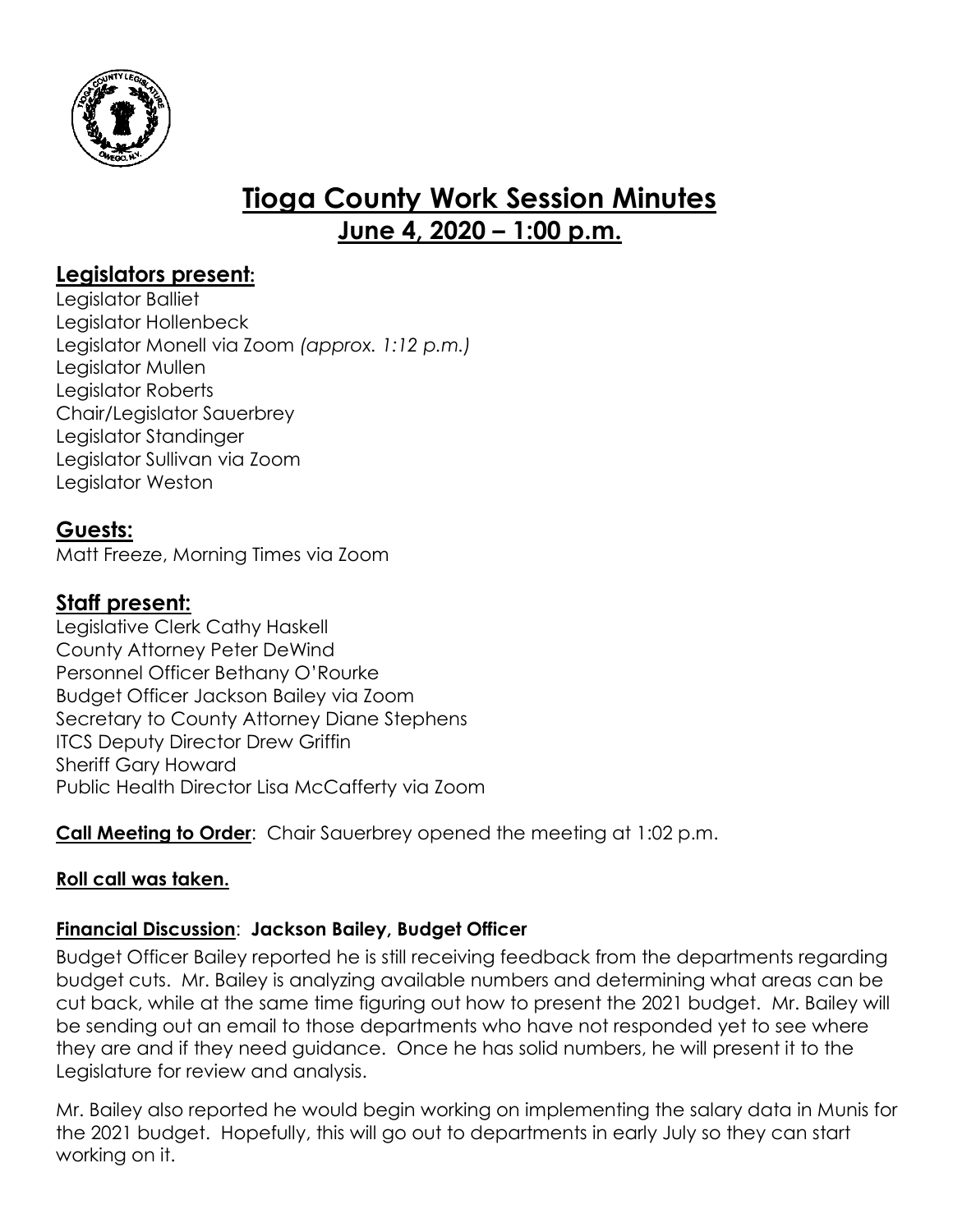Chair Sauerbrey stated the Finance Committee meeting is June 9, 2020 at 4:30 p.m. and requested Mr. Bailey attend. In addition, Chair Sauerbrey asked County Treasurer McFadden to report on the decrease in sales tax revenue.

Mr. Bailey also reported he has been monitoring New York State Association of Counties (NYSAC) and other resources regarding any State budget updates, but to date nothing has been forthcoming from the State as to what they will be requesting from the local governments.

Chair Sauerbrey stated she will be taking part in an upcoming conference call and is hoping the State budget and tax cap will be addressed.

Chair Sauerbrey stated she is going to need help from all Legislators if it turns out that a 20% budget cut is needed. She expressed Legislators have their favorite departments and that we do not want to lose people or cut programs, but everyone will have to work together. Chair Sauerbrey reported the skills of those who are good with details and finances will be needed.

Legislator Hollenbeck reported the Legislature will need to look at everything while trying to protect personnel.

Legislator Mullen reported the value of the County government is the people who work for the County and that should be the number one priority. Everyone that is working in a necessary position should be kept working. In Emergency Management, the EMS Coordinator position is going to be eliminated along with EMS training because it costs the County money and the program has been floundering. He feels that 10% is the just tip of the iceberg and that two or three tough years are probable.

Chair Sauerbrey stated she had a conversation with Legislator Balliet about prioritizing the programs in each department. Chair Sauerbrey reported a hard look needs to be taken at what programs are absolutely necessary.

Legislator Roberts stated he feels everything should be on the table. He does not think a statement should be made that personnel is not going to be touched. Legislator Roberts reported he is not necessarily looking at layoffs, but alternatives should be explored. Legislator Hollenbeck reported he did not mean to infer that, but that personnel cuts should be the last alternative.

Chair Sauerbrey stated some positions would be eliminated through attrition.

Legislator Weston stated an alternative option could be reducing staff to working half time. He believes all options should be explored in its entirety and determine the effects of such options.

Legislator Mullen reported what has taken place in Board of Elections where they reached out for help from other departments is an example of job sharing that can be done. He also stated he feels that it should be explained to employees that they are going to do everything they can to keep them employed, but the employees might be required to do additional work to keep going forward. He stated it is a two way street and hopes the employees in the County understand that. He also agreed with Legislator Roberts that everything has to be on the table.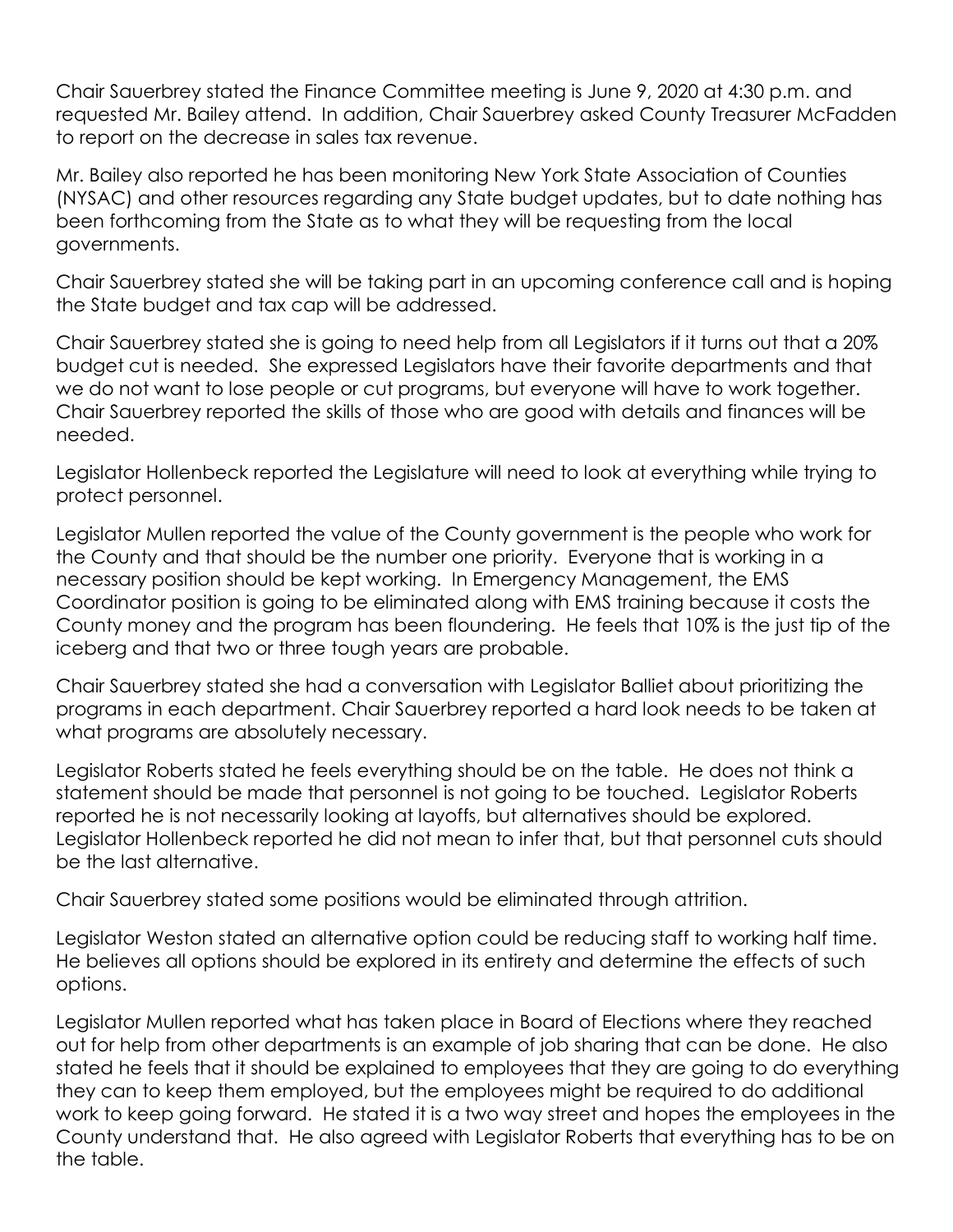#### **Approval of May 21, 2020 Worksession Minutes:**

On motion of Legislator Hollenbeck, seconded by Legislator Roberts, the May 21, 2020 Legislative Worksession minutes were unanimously approved.

#### **Action Items:**

Legislator Hollenbeck requested adding the Non-Union Salary Study as an action item, as Personnel Officer O'Rourke has agreed to forego this study for 2020 in light of the budget directive, but did not want to lose sight of this for future budget. Legislator Monell stated Ms. O'Rourke sent an email indicating the State was planning to do a survey; therefore, this might not be needed. Legislator Weston stated retirement incentives should be explored, as well as unfunded and funded positions that are vacant and carried from year to year.

**ACTION: Non-Union Salary Study will be added to the Action Item List for future consideration in the event the State does not conduct their own study.** 

#### **Legislative Support: Cathy Haskell, Clerk of the Legislature** *Approval of Legislative Support Committee Minutes – March 5, 2020:*

On motion of Legislator Hollenbeck, seconded by Legislator Balliet, the Legislative Support minutes of March 5, 2020 were unanimously approved.

*Vacant Deputy Legislative Clerk Position:* Ms. Haskell reported she would not be filling the vacant position of Deputy Clerk for the remainder of the year due to the 2020 budget directive. Ms. Haskell pointed out that she will be looking to departments, especially at 56 Main, for assistance primarily with office coverage in her absence. Ms. Haskell thanked Ms. Stephens for taking worksession minutes for her. Ms. Haskell will be requesting Munis financial backup assistance from the Treasurer's Office when she is out of the office. Ms. Haskell reported she has not officially contacted County Treasurer McFadden, Personnel Officer O'Rourke, or other Department Heads yet, as she wanted to secure Legislative support to do so. All Legislators were in agreement of job sharing.

Legislator Weston spoke about a stipend for the Legislative Clerk since she is doing the work of both the Legislative Clerk and Deputy Legislative Clerk positions. Legislator Mullen stated extra hours worked because of the Coronavirus pandemic are reimbursable by FEMA. Legislator Roberts stated the argument of working extra hours could be made for employees in just about every department. There are ebbs and tides to their workload and it is to be expected. Chair Sauerbrey stated sacrifices have to be made and this is not a time to give money away, but to keep it. It was the consensus that no stipend should be paid to the Legislative Clerk.

Ms. Haskell stated that when she is on vacation, other than someone from the Treasurer's Office running the check run or doing a purchase card import, she is not expecting anyone else to do the Munis work. Her plan is to take vacation around those times, so she is in the office when Munis work needs to be done. However, she would like to have office coverage with a staff person sitting in the Legislative Office to answer phones, greet public, and assist Chair Sauerbrey, if needed. Ms. Haskell reported she does not expect this person to do her normal workload. Legislator Balliet asked whether the Legislative phone could be forwarded to another employee's extension. Ms. Haskell reported phones could be forwarded, however, she would prefer to have someone physically in the Legislative Office with the understanding they can access their own work from any workstation and can forward their phones to the Legislative Office extension.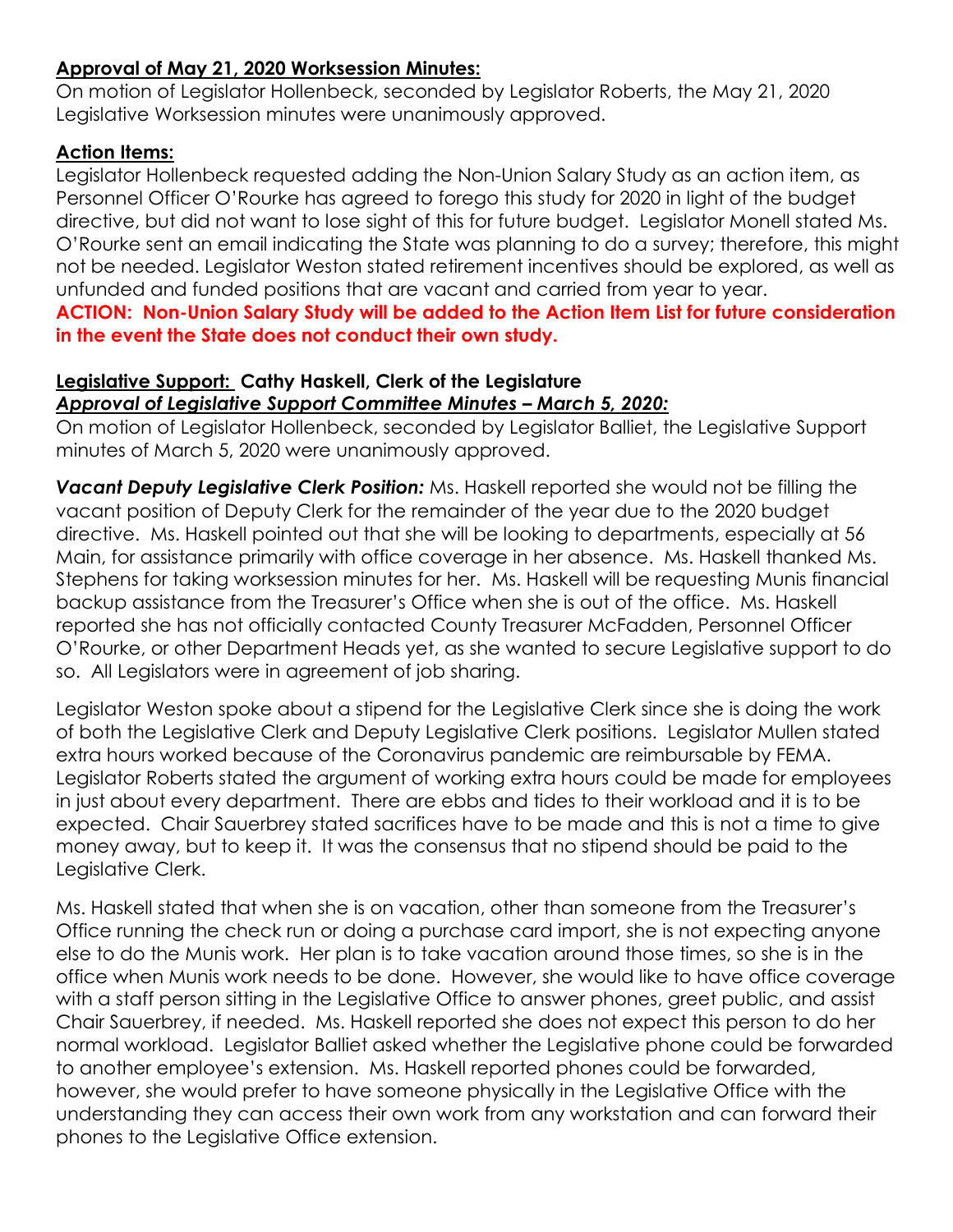Ms. Haskell reported that after the first of the year, depending on what happens with the budget, she'd like to reconsider filling the position, perhaps even as a part-time position.

**Three Year Sales Tax Extender Bill:** Ms. Haskell reported she contacted the County's assigned NYS Taxation & Finance Attorney to review the draft sales tax extender resolution. Ms. Haskell reported comments were made, which were reviewed by County Attorney DeWind, and the final resolution will be presented for Legislature consideration at the June 9, 2020 Legislature meeting. Upon Legislative adoption, Ms. Haskell will send the certified resolutions to the appropriate parties via certified mail well in advance of the September 2, 2020 deadline.

*8-Year Agricultural District Review Public Hearings:* Ms. Haskell reported ED&P has two Ag District Review public hearings coming up in the last week of July and the last week of August in the Towns of Candor and Owego. Ms. Haskell reported five Legislators are needed for a quorum at these public hearings. Legislators Balliet, Hollenbeck and Roberts stated they would be available to attend one or both of the public hearings. Once ED&P establishes the public hearing dates, Ms. Haskell will convey to the Legislature.

*Board of Ethics Vacancy:* Ms. Haskell reminded the Legislature that a vacancy exists on the Ethics Board and the member who recently vacated the position was from the Candor district.

*Financial Disclosures/Policy Review Attestations:* Ms. Haskell reported the financial disclosures and policy review attestations were due June 1, 2020 and noted there are a few outstanding as of this meeting.

#### **Resolutions**:

The next Legislative meeting is Tuesday, June 9, 2020 at 6:00 p.m. with Legal/Finance Committee at 4:30 p.m. Legislator Standinger will lead in prayer, pledge and starting the vote. Ms. Haskell reviewed all resolutions with the Legislature for the upcoming June 9, 2020 Legislature Meeting and discussion occurred on the following:

- *Recognition of Linda Myers 30 Years of Dedicated Service – Social Services:* Ms. Haskell reported this resolution will not be presented and just noted in the minutes, as the employee has chosen not to attend a Legislative meeting. The resolution and plaque will be sent to DSS who will present to the employee.
- *Re-Appoint Director to Soil and Water Conservation District:* The person being reappointed represents the Pomona Grange. Legislator Roberts inquired if anyone had any additional information on the Pomona Grange.

*UPDATE:* **Ms. Haskell contacted Soil & Water Conservation Director Walsh for additional information. Information was obtained and sent via email to all Legislators and County Attorney DeWind on June 7, 2020.** 

- *Amend Resolution No. 184-17 to Extend Imposition of an Additional One Percent Rate of Sales Tax and Compensating Use Tax for a Period of Three Years Through November 30,*  **2023:** Legislator Weston inquired as to whether this is an imposition of a new tax or just an extension of the existing 1% tax. Ms. Haskell reported this is an extension of the existing 1% tax.
- *Authorization to Contract with NYSTEC- Radio Consulting State Interoperable18 Grant*: Legislator Roberts inquired if the cost for this has been budgeted. Legislator Mullen stated the money has already been appropriated. Legislator Standinger stated the money is part of the State Interoperable Grant the County previously received.